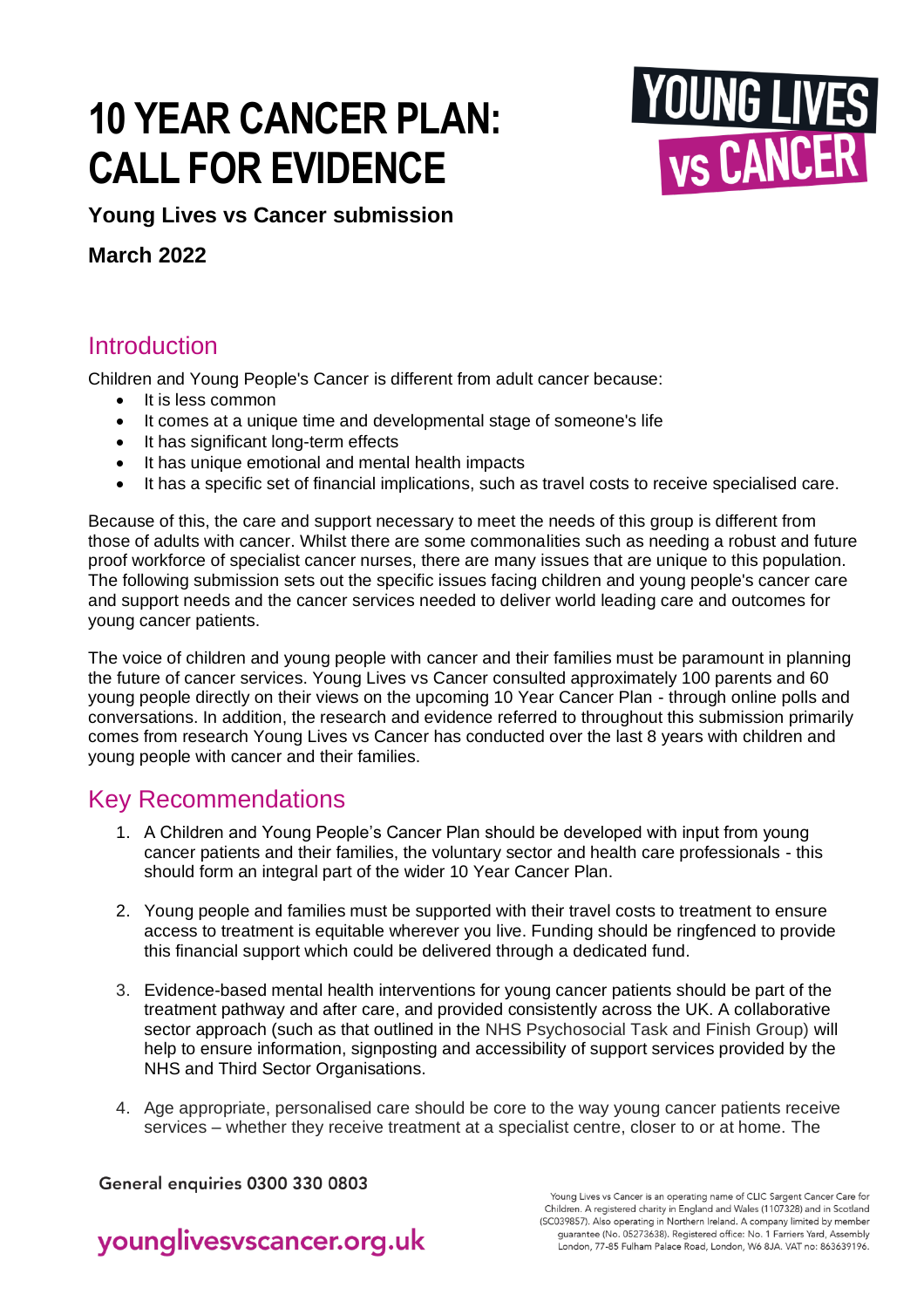support needed to deliver this care with their unique needs catered for, must be provided consistently.

- 5. Accessible, timely data for children and young people with cancer must be available for incidence, prevalence, routes to diagnosis, and clinical trial entry. In addition to a full range of outcome data over long periods of time.
- 6. Health professionals must be supported to identify children and young people's cancer through training, awareness and access to specialist professional expertise. Public facing campaigns are needed to empower young people and parents and support them to receive a timely diagnosis.
- 7. Joined up and single point of access follow up aftercare services are needed to deliver long term aftercare to address the long term and late effects of childhood and young adult cancer (e.g. physiotherapy and mental health support).

In addition to our evidence submitted here, we endorse the submissions of the Children and Young People's Cancer Coalition, Cancer 52, and One Cancer Voice – which we have contributed to, and the submission of the Children's Cancer & Leukaemia Group (CCLG) and Teenage Cancer Trust.

# Priorities for the next 10 years of cancer services in England

In a recent poll<sup>1</sup> young people with cancer and parents told us the priorities for the Cancer Plan should be:

- 1. Getting more people diagnosed quicker
- 2. Improving after care support
- 3. Raising awareness of the signs and symptoms of cancer
- 4. Improving access to and experiences of cancer treatment

A number of people also responded with additional priorities areas which are discussed in more detail below. Regarding prevention and causes – the consensus was that this was not a priority as children and young people's cancer is not caused by lifestyle, environmental and other preventable factors (as with many adult cancers). Young Lives vs Cancer would also add improving data as a key priority, as delivering the above priorities is dependent on data which is currently lacking. This is discussed further below.

# Delivering these priorities

#### **Improving access to and experiences of cancer treatment**

#### **Cancer Costs**

Cancer treatment places a significant financial burden on young cancer patients and their families due in part to the way services are delivered; It is right that treatment is given where it leads to the best health outcomes (often at specialist treatment centres far from home) but the financial and other impacts of this model must be addressed so that having cancer does not create and further existing economic and health disparities. Our research found that cancer can cost an additional £600 per month on items such as food, clothing and travel.<sup>2</sup> Developments in the way services are being



<sup>1</sup> Polls conducted March 2022 on Young Lives vs Cancer's closed facebook groups for; young people with cancer (approximately 60 respondents); parents and carers (95 respondents), and on a separate group for fathers (approximately 20 responses).

<sup>2</sup> Cancer Costs (2016) Young Lives vs Cancer (As CLIC Sargent)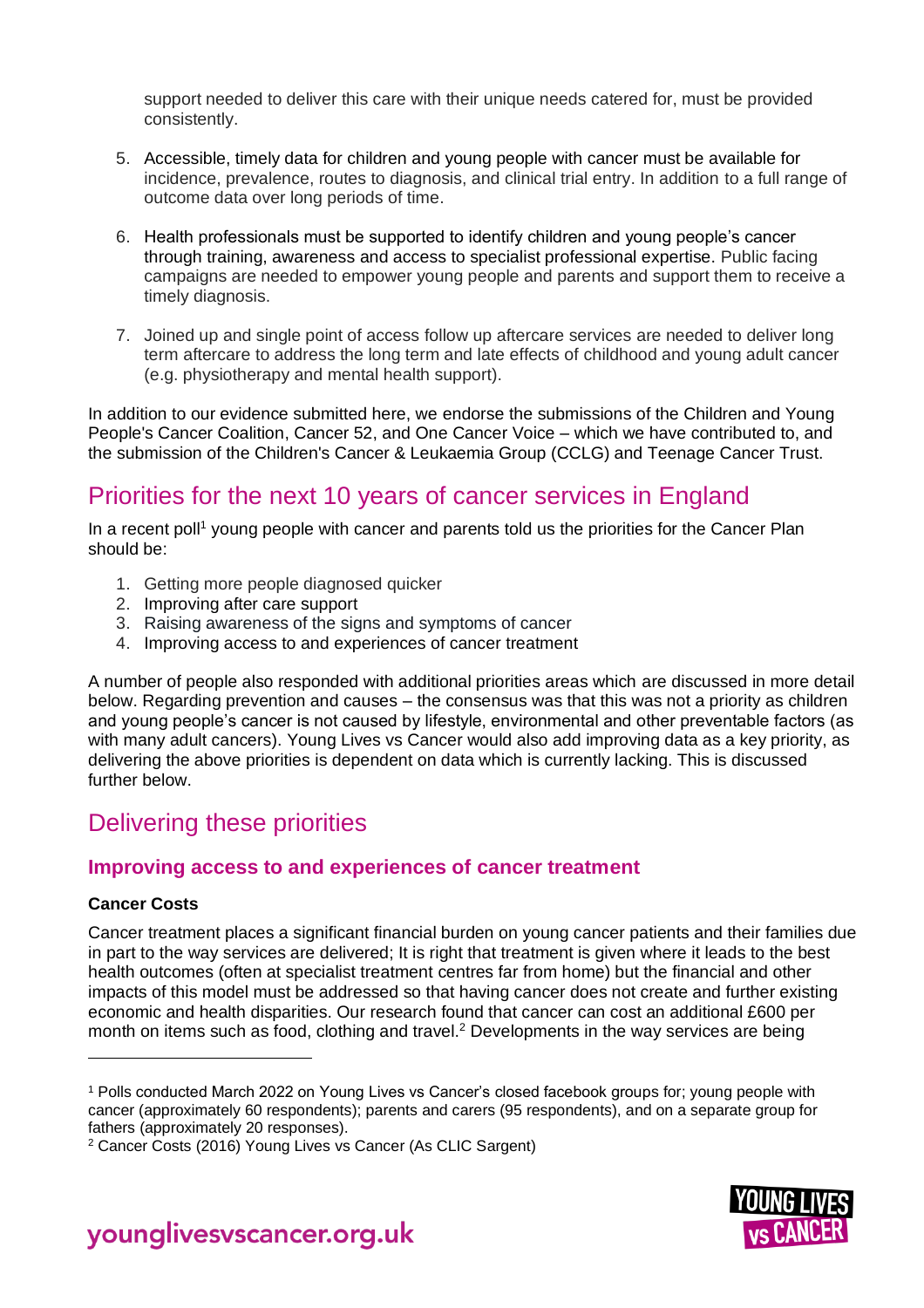delivered (for example via Ambulatory Care) can increase the financial burden on a family whilst offering many benefits<sup>3</sup> and the support needed to deliver this care must be commissioned or provided consistently e.g., accommodation and other costs, and emotional wellbeing support for patients and carers.

#### **Travel Costs**

Travel costs are a significant challenge to access to cancer services for young cancer patients. Services are primarily delivered at specialist treatment centres often far from home. Analysis of around 7000 journeys of young cancer patients, found that young cancer patients and their families travel an average 60 miles to and from hospital for treatment, and this can cost around £180 a month on travel when treatment is at its most intense.<sup>4</sup> Existing financial support available to those on the lowest incomes is not accessible to the majority of families paying these costs. As England pursues its aim to deliver ground breaking specialist treatments such as Proton Beam Therapy, safeguards are needed to reduce disparities and access barriers to those from different regions travelling for treatment. Funding to provide financial support for every young cancer patient with these costs would ensure access to treatment is equitable wherever you live. Young Lives vs Cancer has developed costings and a model which could implement this via a Young Cancer Patient Travel Fund, and would be happy to provide further details. In Scotland, this approach has recently been launched via a £5 million annual 'Family Fund' covering expenses for food, travel and overnight accommodation for young hospital patients.

*"I have to travel so far for the hospital I'm at to get the best treatment. That in itself causes issues. The only other thing I can think of is expense. It's expensive being sick and nobody warns you of that".*

Parent of a child with cancer

**Recommendation: Young cancer patients must be supported with their travel costs - funding to provide financial support for every young cancer patient with travel costs would ensure access to treatment is equitable wherever you live. This could be administered through a dedicated Young Cancer Patient Travel Fund.**

#### **Mental Health Support**

Cancer has a significant impact on the mental health of young cancer patients: our 2017 research found that 70% of young people reported depression, 90% loneliness and 90% experienced anxiety during treatment.<sup>5</sup> The emotional impact of cancer on young cancer patients and their families has only been made worse by the strain of the COVID-19 pandemic – in 2020 52% of young people reported that they were not coping due to the dual strain of cancer and COVID-19 and 46% of parents felt the same way.<sup>6</sup> Whilst some parents and young people report excellent emotional and psychological support from a range of services including NHS specialist provision and support by third sector workers like Young Lives vs Cancer Social Workers – access to support services can vary by treatment location.

**Recommendation: Evidence-based mental health interventions for young cancer patients should be part of the treatment pathway and after care, and provided consistently across the UK. A collaborative sector approach (such as that outlined in the NHS Psychosocial Task and** 

<sup>6</sup> Cancer and Coronavirus. As tough as it gets? (2020) Young Lives vs Cancer (as CLIC Sargent)



<sup>3</sup> Finch, A. *et al.* Experiences of delivering and receiving ambulatory cancer care: Community-Based Participatory Research to inform teenage and young adult cancer services. NIHR ID: ICA-CDRF-2028-04-ST2- 034, IRAS ID 273131.

<sup>4</sup> Are we nearly there yet? (2018) Young Lives vs Cancer (as CLIC Sargent) 

<sup>5</sup> Hidden Costs (2017) Young Lives vs Cancer (as CLIC Sargent)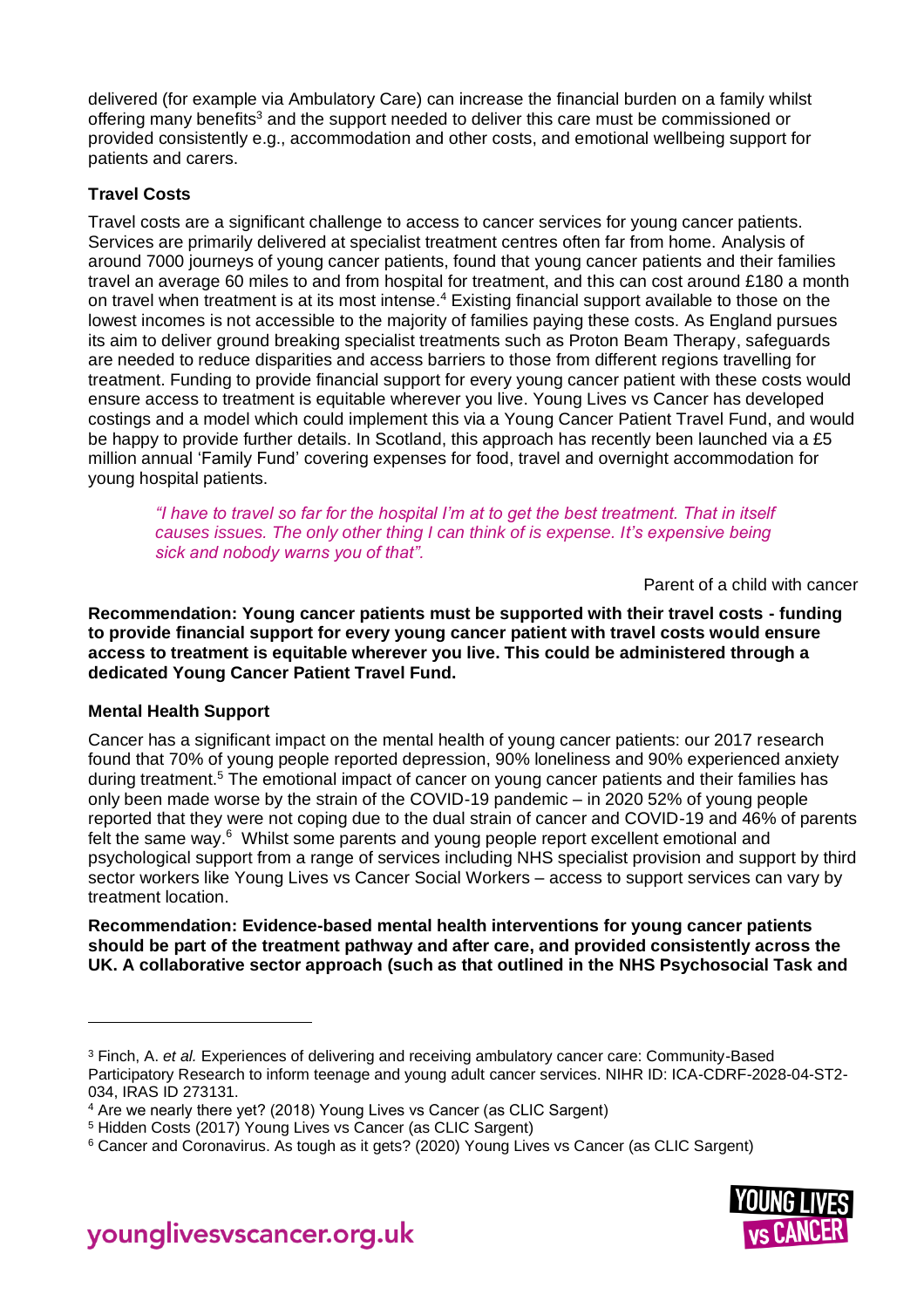**Finish Group) will help to ensure information, signposting and accessibility of support services provided by the NHS and Third Sector Organisations.** 

#### **Age appropriate care and support**

Having cancer as a child or young person means that support from a parent, carer or support service is even more important – navigating cancer treatment whist also navigating puberty or key educational milestones, for example, is complex and brings additional challenges. Health care professionals at specialist centres may have more understanding of these unique needs, but some young cancer patients may have at least part of their treatment at a shared care hospital.

**Recommendation: Age appropriate, personalised care should be core to the way young cancer patients receive services – whether they receive treatment at a specialist centre, closer to or at home. The support needed to deliver this care with their unique needs catered for, must be provided consistently.**

#### **Workforce**

Children and young people's cancer is a highly specialised field which requires a unique skill set for some critical roles - such as histopathology, clinical and medical oncology, paediatric haematooncology, nursing, and dietetics. The NHS service specification outlines minimum training requirements for some roles, but this can't be achieved without adequate provision of children and young people specific education, time out for education, backfill in the workplace and funding for essential courses.

**Recommendation: The Cancer Plan must recognise and support the HEE ACCEnD (Aspirant Cancer Career Education Development) programme, for implementation in each UK nation and for the workforce providing cancer care across all ages.**

#### **Improving data and translating research into practice**

#### **Lack of data and monitoring of outcomes**

Limited access to timely data is a barrier to improving children and young people's cancer services. For example, lack of data on location and quality of treatment. Such information allows us to understand whether the right treatment and care has been provided for the young cancer patient. (Children and Young People's cancer services ambitions for the next 10 years, 2014). Adequate data would allow for children and young people's cancer services to compare national and international outcomes. Data for this group must be made available by 5-year age grouping for each cancer type, for incidence, prevalence, routes to diagnosis, and trial entry. In addition, a full range of outcome data over long periods of time (mortality, overall survival, event free survival, late effects and consequences of treatment by treatment type) on a population basis, not just from small cohort studies. Currently, this data is not accessible or available.

Priority and resource must be given to the analysis of children and young people's cancer data within the National Disease Registration Service so this data is available. Without wide-ranging data, it will prove difficult to improve outcomes and the experiences of young cancer patients.

#### **Recommendation: Accessible, timely data for this group must be available for incidence, prevalence, routes to diagnosis, and clinical trial entry. In addition to a full range of outcome data over long periods of time.**

#### **Cancer Patient Experience Surveys**

Often, the voice and experiences of children and young people is overlooked and there is a lack of comprehensive data available. The Under 16 Cancer Patient Experience Survey is key in allowing us to understand the experiences of children and their families, providing insight into the strengths and weaknesses of cancer services. Such surveys are a step in the right direction allowing us to recognise the unique challenges that children and their families face during diagnosis and treatment.



younglivesyscancer.org.uk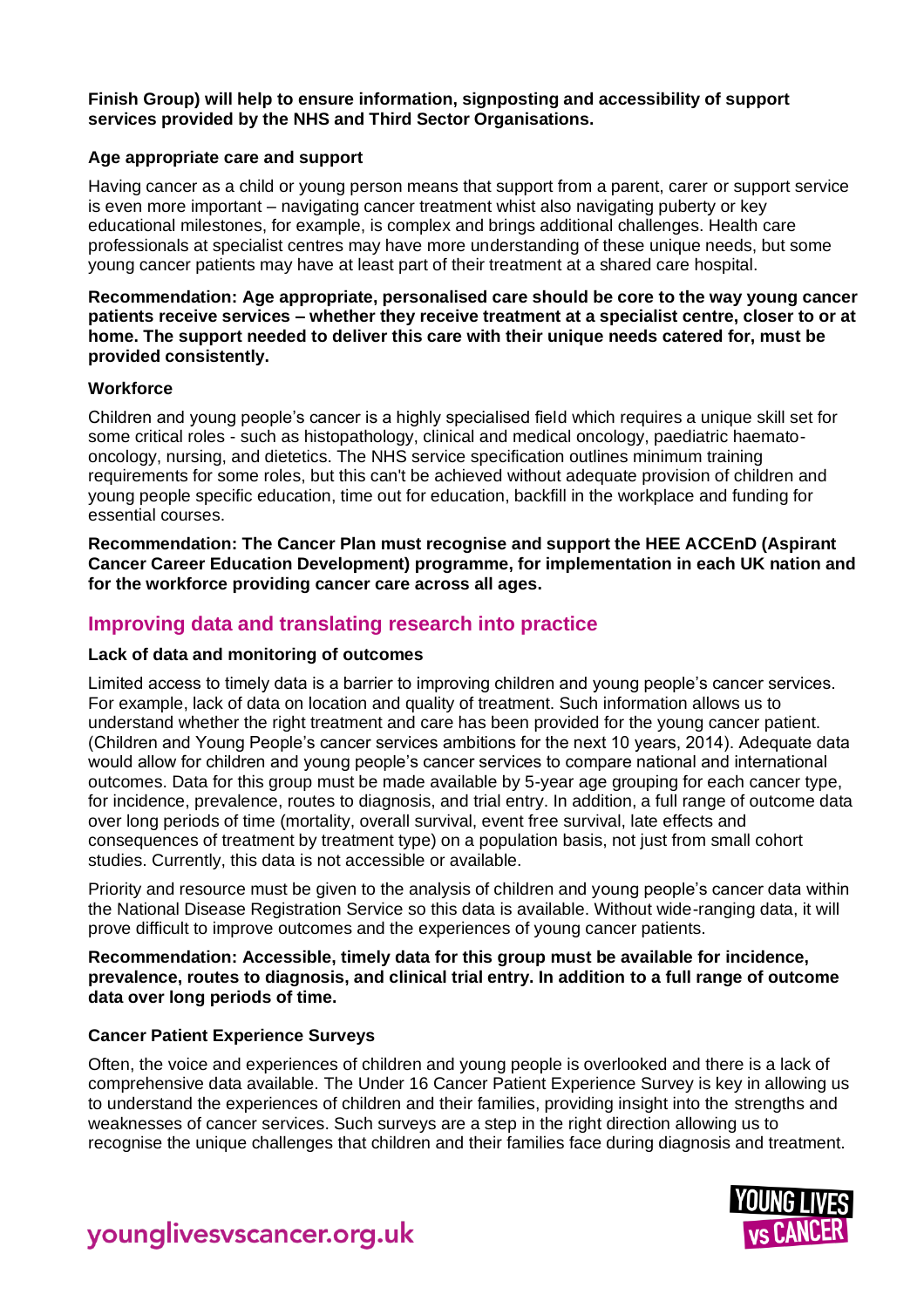We would very much welcome the implementation of this survey in each nation in the UK, drawing upon the successful model in England as an example. Response and engagement rates from young people and minoritised groups in the adult Cancer Patient Experience Survey tends to be low.

**Recommendation: A tailored approach should be taken when collecting data for teenagers and young adults to obtain a more accurate understanding of their experiences when accessing cancer services. Continued and meaningful patient involvement is vital in the planning and delivery of research and data collection as well as output dissemination.** 

#### **Clinical Trials**

It is important that children and young people have access to innovative treatments to improve survival rates, side effects and long-term health outcomes.

**Recommendation: The government must continue to support children and young people to take part in clinical trials through accessible information and engagement strategies so that participation among young people can increase to 50% by 2025, as per the NHS Long Term Plan for England.**

#### **Raising awareness of the signs and symptoms of cancer and getting more people diagnosed quicker**

Cancer in children and young people is less common than cancer in the adult population, which makes it difficult for GPs to identify suspected cancer. GPs also face a number of challenges such as limited training and awareness, time pressures and the nature of the referral pathway. Our research found that one third of GPs reported insufficient opportunities to gain experience in the care of children and young people during their initial training was one of the top barriers to identifying cancer in children and young people. More than half (53%) said continuing professional development schemes on cancer in children and young people would be beneficial in providing them with additional support or advice on diagnosis. As a result, diagnosis can be a mixed experience - around half of young people (52%) and almost half of parents (49%) surveyed had visited their GP at least three times before their cancer was diagnosed.<sup>7</sup>

We welcome NHSE plans to extend public cancer awareness raising to the rare and less common cancers and call for the government to support the Child Cancer Smart Campaign being developed by the Children's Cancer & Leukaemia Group (CCLG). This will include raising public and professionals' awareness to help debunk the myth that childhood cancer is rare, but rather that it is less common than adult cancers. Awareness campaigns such as Teenage Cancer Trust's #BestToCheck can also play a vital role in empowering young people and parents to discuss cancer symptoms with care professionals. It is also vital that there is ongoing training and support for health care professionals. Access to expertise is key to ensuring that they are able to diagnosis and refer patients for diagnostic testing in the timeliest way which maintains trust and good relationships with parents and young cancer patients.

*"GP's need to have training on recognising symptoms early on instead of dismissing them…They almost seem to think because a person is young that it can't be cancer yet hundreds are diagnosed each day".*

Young person with cancer

**Recommendation: Health professionals must be supported to identify children and young people's cancer through training, awareness and access to specialist professional** 



<sup>7</sup> The best chance from the start (2016) Young Lives vs Cancer (As CLIC Sargent)